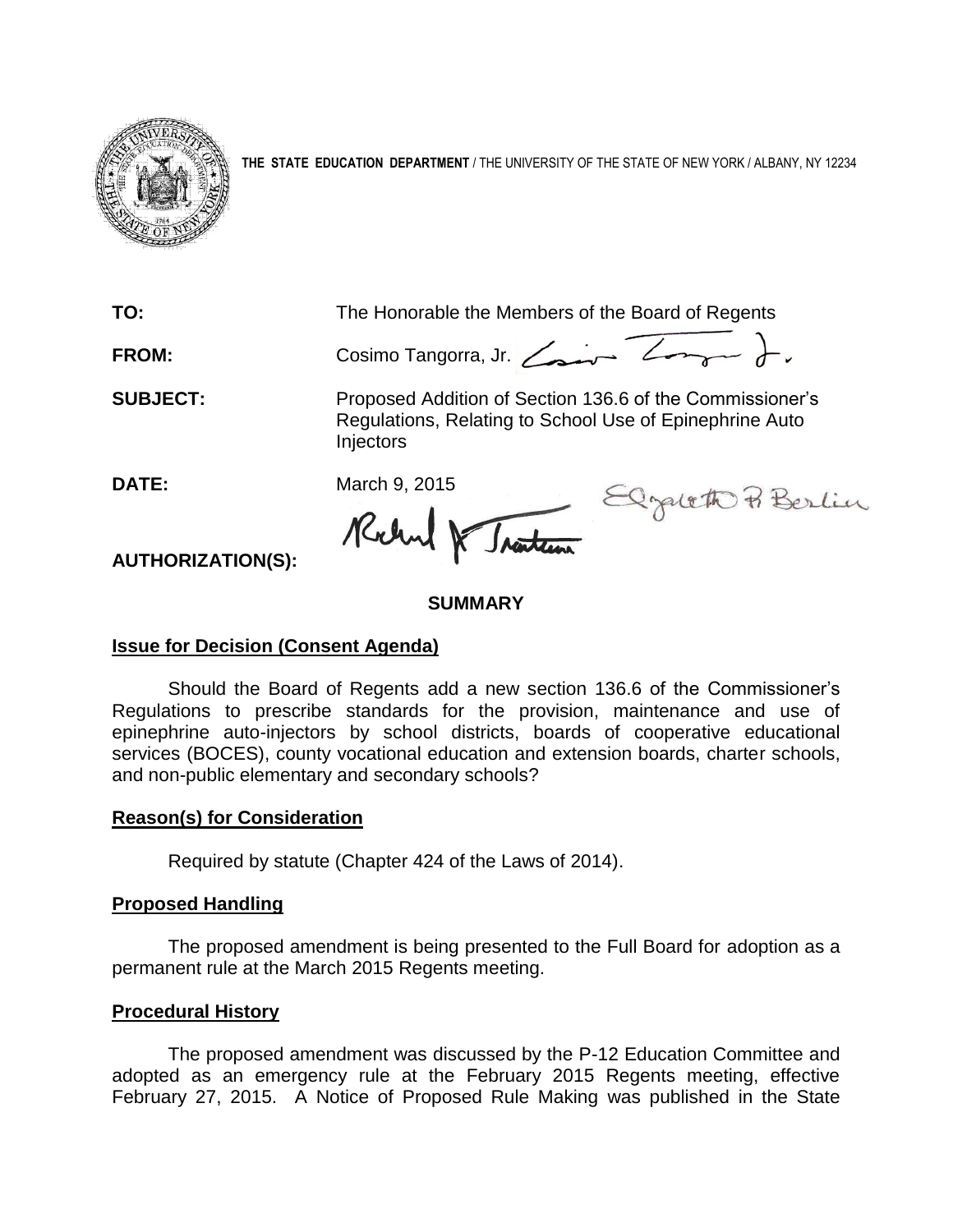Register on January 7, 2015. A copy of the proposed amendment and an Assessment of Public Comment are attached. Supporting materials are available upon request from the Secretary to the Board of Regents.

### **Background Information**

Chapter 424 of the Laws of 2014 added a new section 921 to the Education Law, effective February 27, 2014, to permit school districts, BOCES, county vocational education and extension boards, charter schools, and non-public elementary and secondary schools, or any person employed by any such entity, to administer epinephrine auto-injectors in the event of an emergency pursuant to the requirements of Public Health Law section 3000-c. The statute also provides that such entities may provide and maintain on-site in each instructional school facility epinephrine autoinjectors in quantities and types deemed by the Commissioner, in consultation with the Commissioner of Health, to be adequate to ensure ready and appropriate access for use during emergencies to any student or staff having anaphylactic symptoms whether or not there is a previous history of severe allergic reaction.

The proposed rule prescribes standards for the provision, maintenance and use of epinephrine auto-injectors pursuant to Education Law section 921, so as to ensure ready and appropriate access for use during emergencies to any student or staff having anaphylactic symptoms pursuant to the requirements of Public Health Law section 3000-c.

#### **Recommendation**

Staff recommends that the Regents take the following action:

VOTED: That section 136.6 of the Regulations of the Commissioner is added, as submitted, effective April 1, 2015.

#### **Timetable for Implementation**

The proposed amendment was adopted as an emergency rule at the February Regents meeting, effective February 27, 2015. If adopted at the March 2015 Regents meeting, the permanent rule will take effect on April 1, 2015.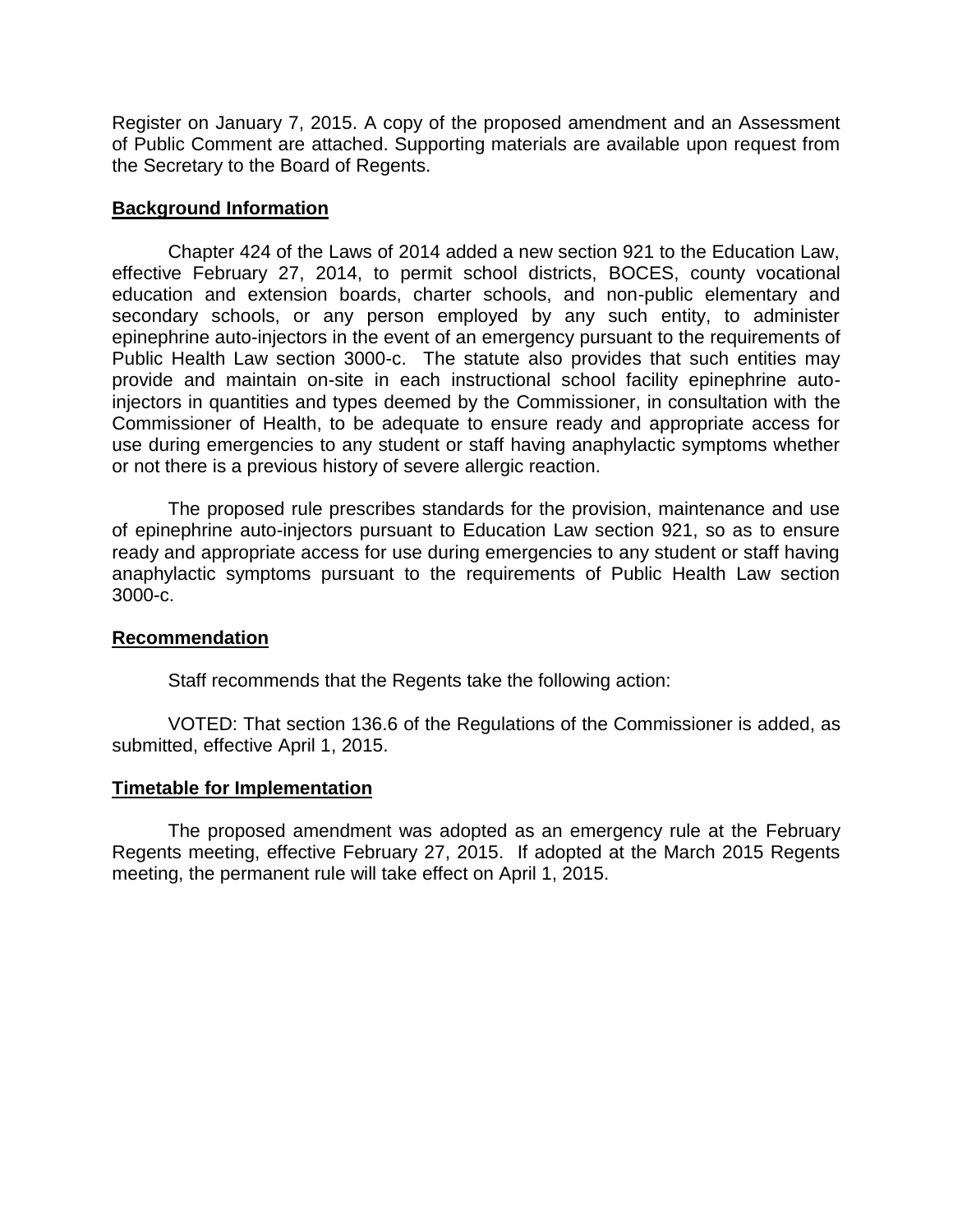AMENDMENT OF THE REGULATIONS OF THE COMMISSIONER OF EDUCATION

Pursuant to Education Law sections 207, 305 and 921 and Chapter 424 of the Laws of 2014

Section 136.6 of the Regulations of the Commissioner of Education is added, effective April 1, 2015, as follows:

§136.6 Authorized Use of Epinephrine Auto-Injector

(a) Definitions. As used in this section:

(1) Epinephrine auto-injector means an automated injection delivery device, approved by the United States Food and Drug Administration, for injecting a measured dose of the drug epinephrine.

(2) Trained school personnel means any person employed by a school district, board of cooperative educational services, county vocational education and extension board, charter school or non-public elementary and secondary school, including but not limited to, health professionals who have successfully completed a training course in the use of epinephrine auto-injector devices approved by the Department of Health pursuant to Public Health Law section 3000-c.

(3) Collaborative agreement means a written agreement with an emergency health care provider pursuant to Public Health Law section 3000-c that incorporates written practice protocols, and policies and procedures that shall ensure compliance with the provisions of Public Health Law section 3000-c.

(4) Emergency health care provider means: (i) a physician with knowledge and experience in the delivery of emergency care; or (ii) a hospital licensed under Article 28 of the Public Health Law that provides emergency care.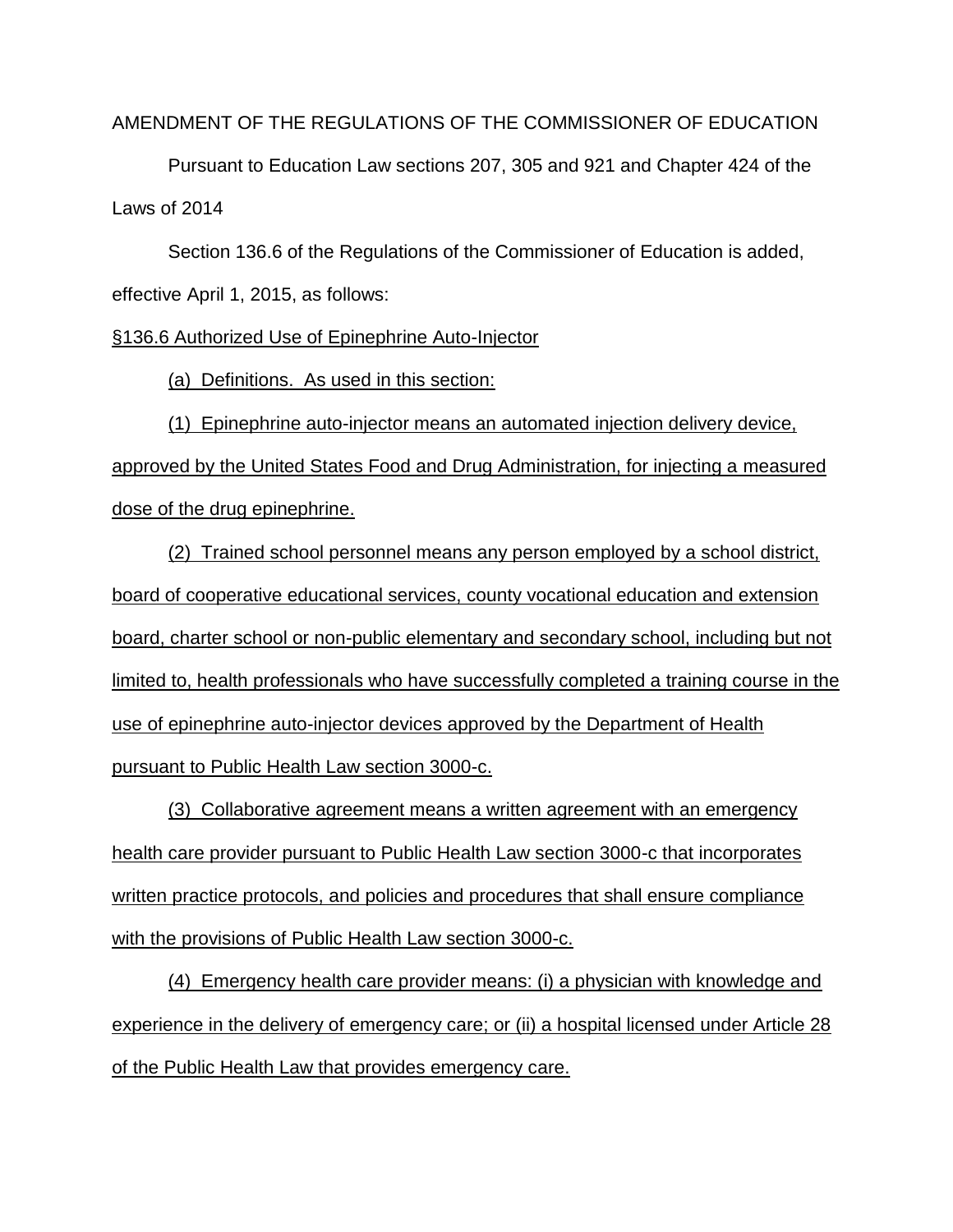(5) Regional Council means a regional emergency medical services council established pursuant to Public Health Law section 3003.

(6) Instructional school facility means a building or other facility maintained by a school district, board of cooperative educational services, a county vocational education and extension board, charter school, or non-public elementary and secondary school where instruction is provided to students pursuant to its curriculum.

(b) Each school district, board of cooperative educational services, county vocational education and extension board, charter school, and non-public elementary and secondary school may provide and maintain on-site in each instructional school facility epinephrine auto-injectors for use during emergencies in accordance with Public Health Law section 3000-c. Each such facility shall have sufficient epinephrine autoinjectors available to ensure ready and appropriate access for use during emergencies to any student or staff having symptoms of anaphylaxis whether or not there is a previous history of severe allergic reaction. In determining the quantity and placement of epinephrine auto-injectors in collaboration with the emergency health care provider, consideration shall be given to:

(1) the number of students, staff and other individuals that are customarily or reasonably anticipated to be within such facility; and

(2) the physical layout of the facility, including but not limited to:

(i) location of stairways and elevators;

(ii) number of floors in the facility;

(iii) location of classrooms and other areas of the facility where large

congregations of individuals may occur; and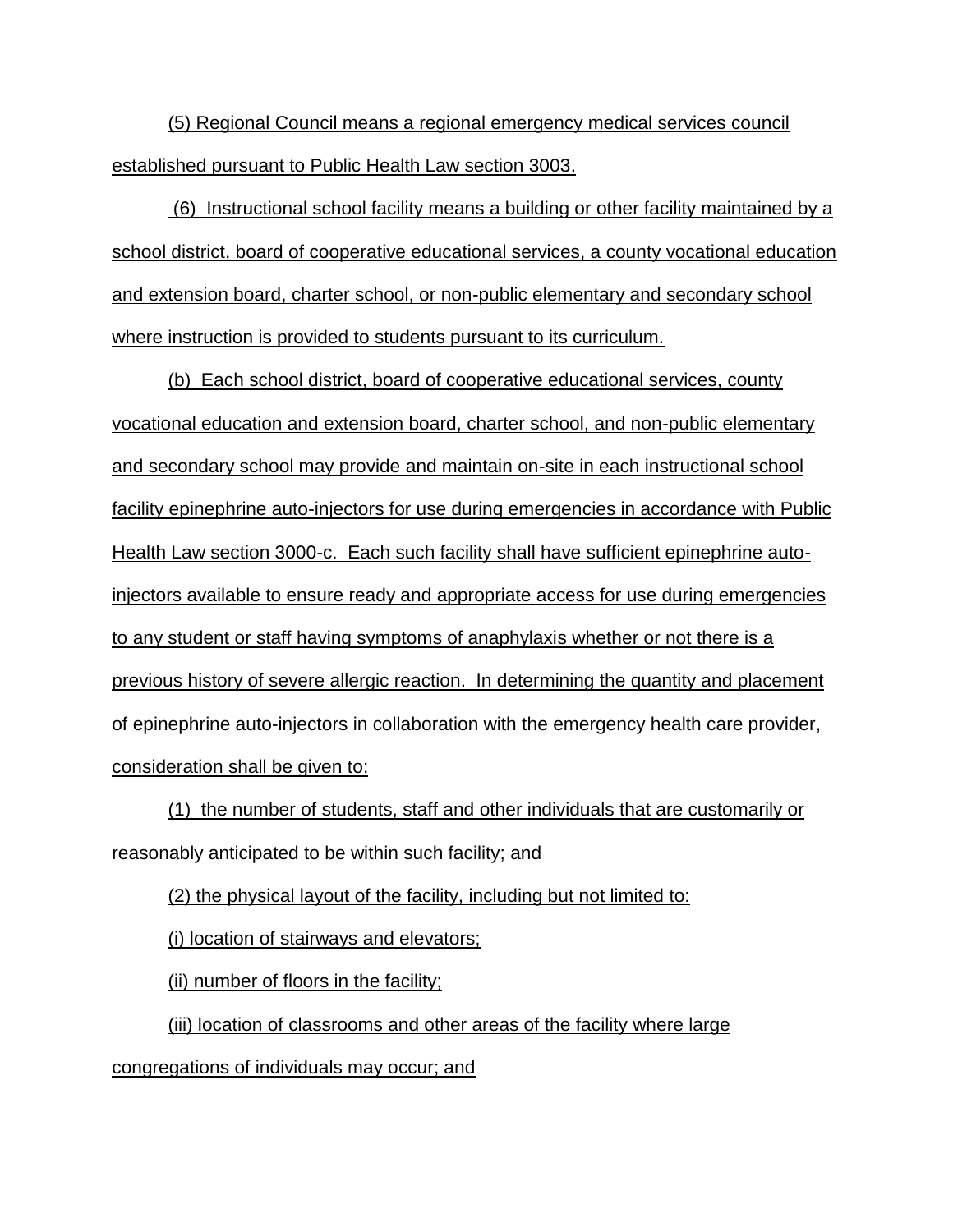(iv) any other unique design features of the facility.

(c) The school district, board of cooperative educational services, county vocational education and extension board, charter school, or non-public elementary and secondary school shall file a copy of the collaborative agreement with the appropriate Regional Council. Trained school personnel shall not administer an epinephrine autoinjector in accordance with Public Health Law 3000-c prior to the filing of the collaborative agreement with the Regional Council.

(d) In the event of an emergency, trained school personnel may administer an epinephrine auto-injector to any student or school personnel having symptoms of anaphylaxis in an instructional school facility, whether or not there is a previous history of severe allergic reaction pursuant to Public Health Law section 3000-c.

(e) Every use of an epinephrine auto-injector device pursuant to this section and Public Health Law section 3000-c shall immediately be reported to the emergency health care provider.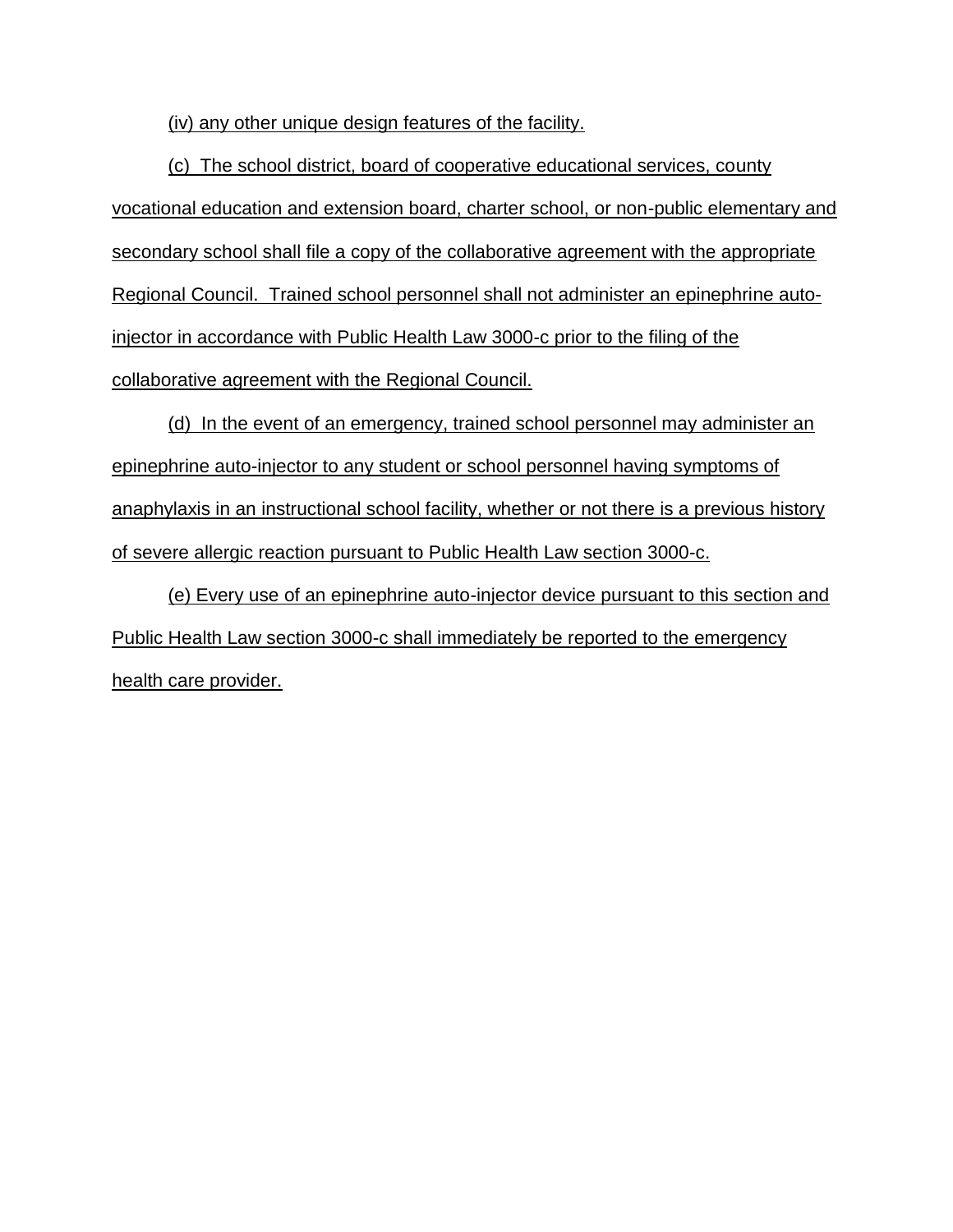#### **8 NYCRR §136.6**

### ASSESSMENT OF PUBLIC COMMENT

Since publication of a Notice of Proposed Rule Making in the State Register on January 7, 2015, the State Education Department received the following comments:

1. COMMENT:

Mandating a specific training program before permitting someone from administering emergency medication, WILL have a monetary effect on districts because it will mean that school functions, sports and trips will require a trained person (of which there will be very few voluntarily trained people for at least the early years of this ruling) meaning that districts will need to send a nurse to fill the training requirement, and not the willing parent or trained volunteer as is now allowed.

#### DEPARTMENT RESPONSE:

Pursuant to the statute, this regulation is merely permissive and now allows school districts, board of cooperative educational services, county vocational education and extension boards, charter schools, and non-public elementary and secondary schools to provide and maintain on-site in each instructional school facility epinephrine auto-injectors for use during emergencies in accordance with Public Health Law section 3000-c. If a school chooses to participate and provides epinephrine pursuant to a collaborative agreement for use during emergencies, the regulation, in conformance with the statute, requires that personnel be properly trained by completing a course approved by the Department of Health prior to administration in an emergency situation. The proposed training course will be available online at no cost to schools for those who